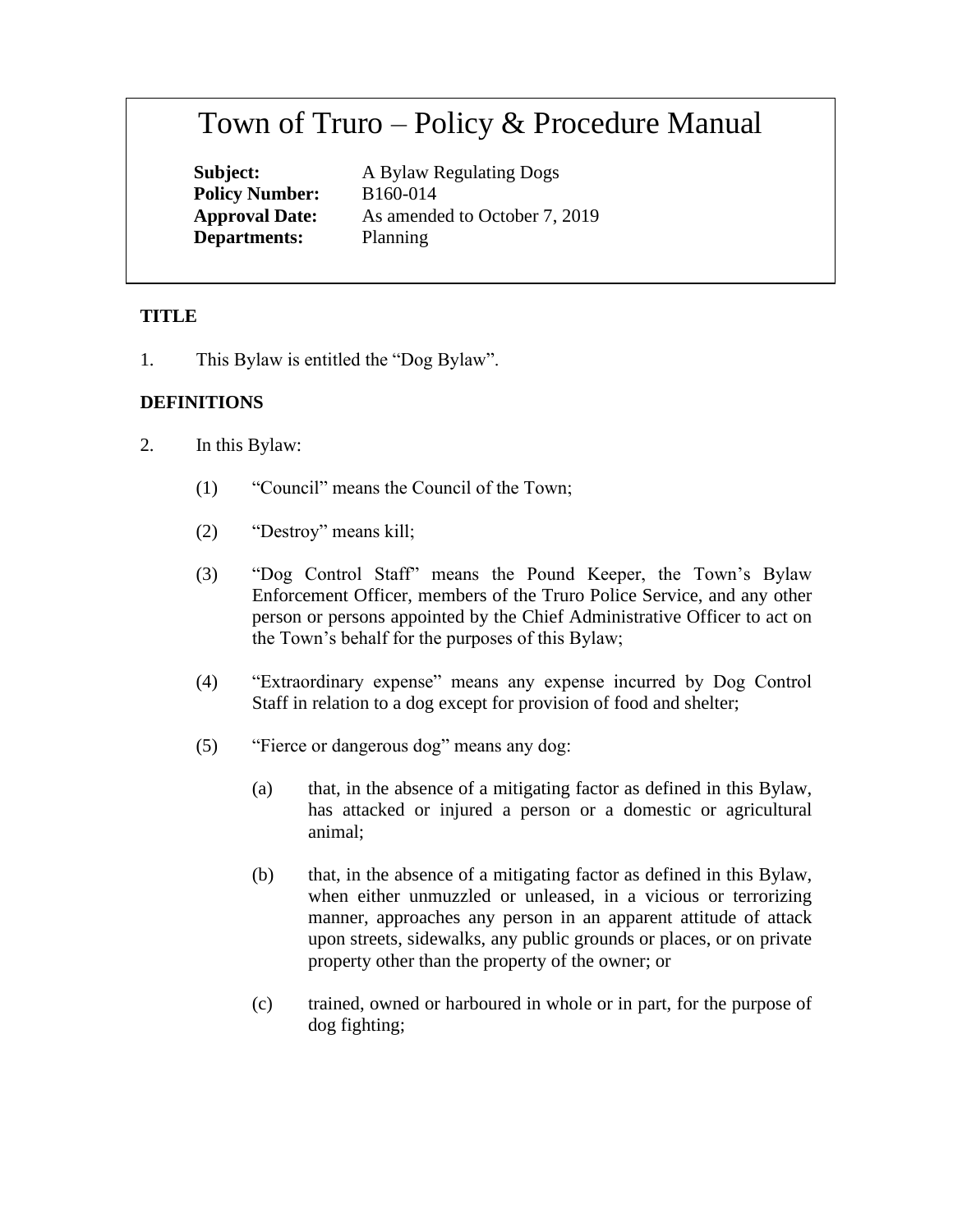provided that no dog shall be deemed fierce or dangerous if it is a professionally trained guard dog while lawfully engaged in law enforcement.

- (6) "Mitigating factor" means:
	- (a) a circumstance which excuses the aggressive behavior of a dog where the dog, at the time of the aggressive behavior, attacked or injured any trespasser on property occupied by its owner;
	- (b) a circumstance which excuses the aggressive behavior of a dog where the dog, immediately prior to the aggressive behavior, was being abused or tormented by the person attacked or injured;
	- (c) another circumstance that Dog Control Staff determines excuses the aggressive behavior of a dog.
- (7) "Owner" means the owner of a dog and any person who possesses, has the care or control of, or harbours a dog and, where such a person is a minor, includes a parent, guardian or custodian of such a person;
- (8) "Pound keeper" means the person or persons appointed as Pound Keeper under section 12 of this Bylaw;
- (9) "Town" means Town of Truro.

# **REGISTRATION**

- 3. On or before the  $1<sup>st</sup>$  day of April in each year the owner of any dog shall register the dog with Dog Control Staff and obtain from Dog Control Staff a tag for the dog, unless the dog is exempt from registration pursuant to section 7 (or section 8) of this Bylaw.
- 4. Every owner of a dog shall, within 10 days of having become an owner, register the dog with Dog Control Staff and obtain from Dog Control Staff a tag for such dog, unless the dog is exempt from registration pursuant to section 7 (or section 8) of this Bylaw.
- 5. In order to register a dog, an owner shall pay the annual registration fee of \$12.00 for each spayed or neutered dog and \$16.00 for each other dog and shall supply Dog Control Staff with the following:
	- (1) Name, civic address, mailing address and telephone number of the owner;
	- (2) Name and breed of the dog;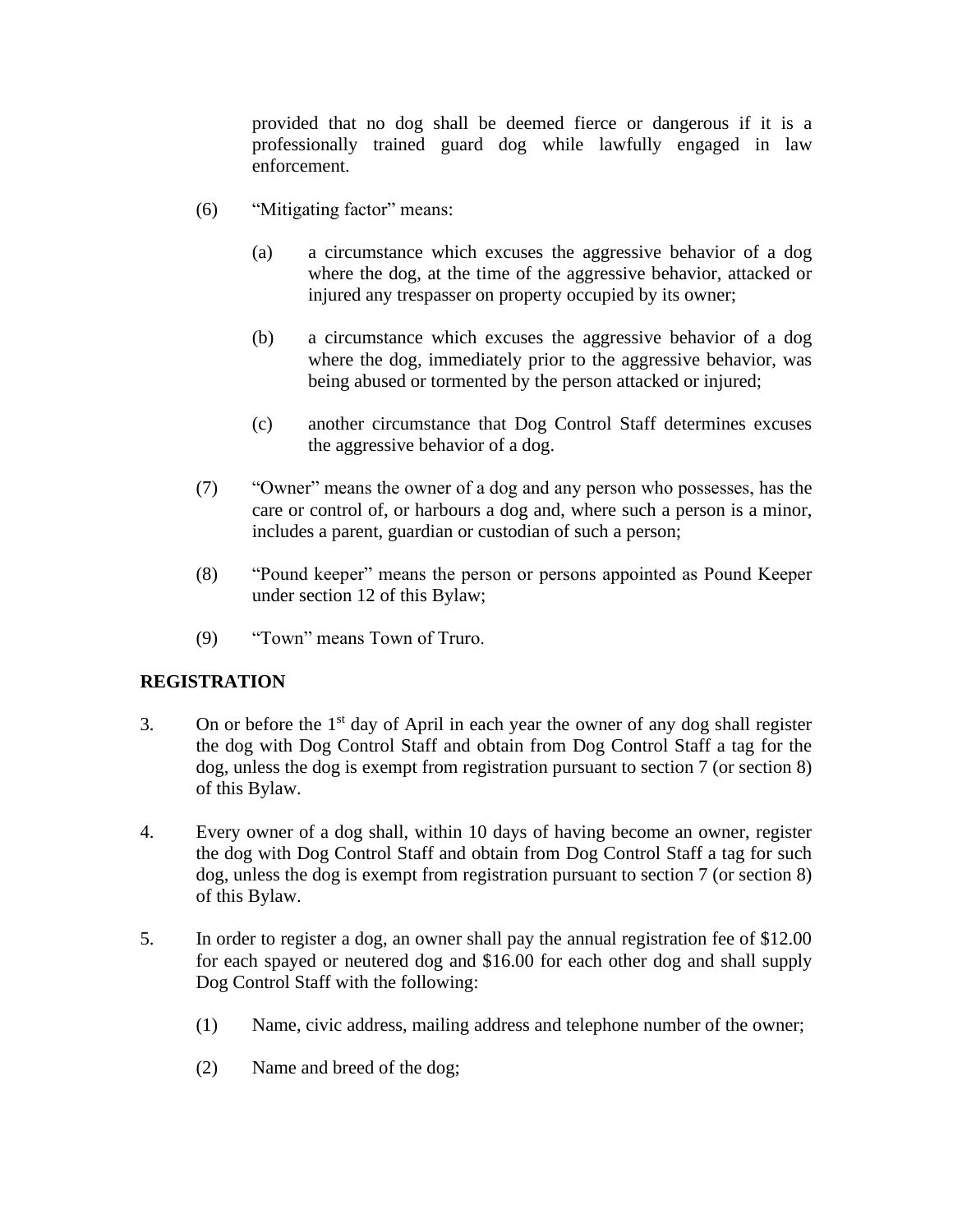- (3) Description of the dog including whether the dog is male or female, spayed or unspayed or neutered or unneutered as the case may be.
- 6. Registration shall be effective until the  $1<sup>st</sup>$  day of April in the year following the year of registration.
- 7. The following are exempt from registration:
	- (1) Dog Control Staff shall not be required to register a stray;
	- (2) A dog shall be exempt from registration and registration fees if the owner proves that the dog is under the age of three months.
- 8. A dog that is trained to assist and assists a person with a disability is exempt from paying a registration fee but not from registration.
- 9. The owner of every dog shall keep a collar on the dog with the tag issued for that dog by Dog Control Staff and the tag shall be kept securely fixed on the dog at all times during the year until a replacement tag is issued.
- 10. The owner of a dog shall deliver in writing to Dog Control Staff a statement of the number of dogs owned or harboured, or that are kept upon the premises occupied by the owner, within 10 days after having received notice requiring it to be provided.

# **DOG CONTROL AND POUND**

- 11. Dog Control Staff shall be responsible for the enforcement of this Bylaw.
- 12. Council shall appoint a Pound Keeper who shall:
	- (1) Collect on behalf of the Town any impounding fees, daily pound fees and any other additional charges or fees as are authorized in this Bylaw and as may be set by resolution of Council;
	- (2) Be responsible for the operation of the pound;
	- (3) Provided reasonable food, water, care and shelter to impounded dogs;
	- (4) Keep the pound in a reasonable state of cleanliness and neat and tidy in appearance.

# **DOGS RUNNING AT LARGE**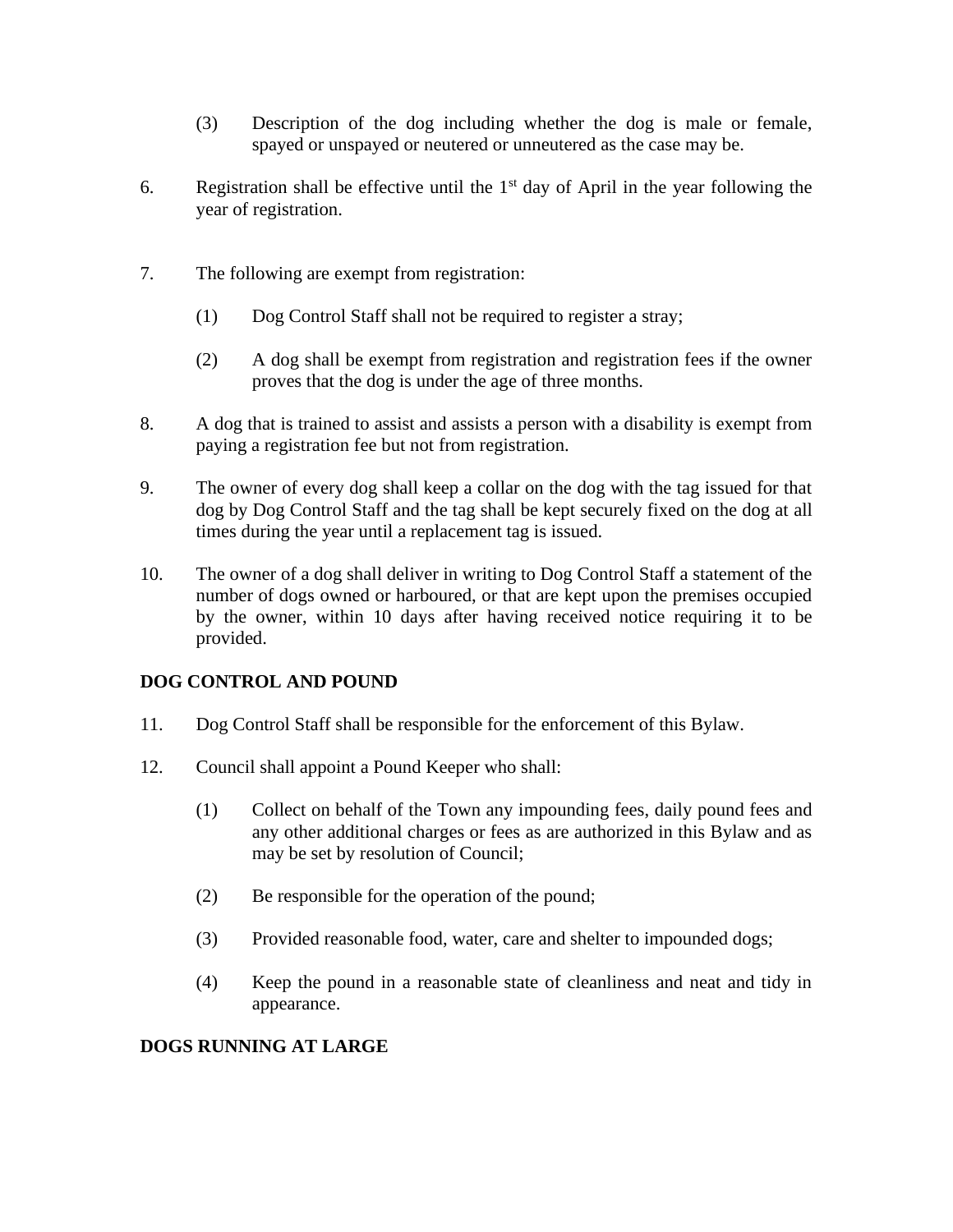- 13. Subject to section 14, the owner of a dog shall, while the dog is off the premises occupied by the owner, keep the dog under control by means of a harness or leash, and any dog that is off the premises occupied by the owner which is not being kept under control by means of a harness or leash shall be deemed to be running at large.
- 14. An unleashed and unharnessed dog shall not be deemed to be running at large if at the time the dog is:
	- (1) Participating in an organized dog exhibition event or dog field trails;
	- (2) Participating in a search and rescue operation or law-enforcement operation;
	- (3) Assisting a person with a disability, provided the dog is trained for such purpose; or
	- (4) Within a municipal public park where the area is designated by signage as an area in which dogs are permitted to be without a leash subject to such limitations as are posted.

#### **RESPONSIBILITIES OF OWNERS**

- 15. Every owner of a dog:
	- (1) Whose dog runs at large;
	- (2) Whose dog is not wearing a tag required by this Bylaw;
	- (3) Whose dog is not registered pursuant to this Bylaw;
	- (4) Whose dog persistently disturbs the quiet of the neighbourhood by barking, howling or otherwise;
	- (5) Who neglects or refuses to provide a written statement required by this Bylaw;
	- (6) Who harbours, keeps, or has under their care, control or direction a dog that is fierce or dangerous, unless the dog has been released to the owner on conditions pursuant to section 27 of this Bylaw;
	- (7) Who fails to remove the feces of a dog, other than a dog that is trained to assist and is assisting a person who has a disability, from public property or private property other than the owner's;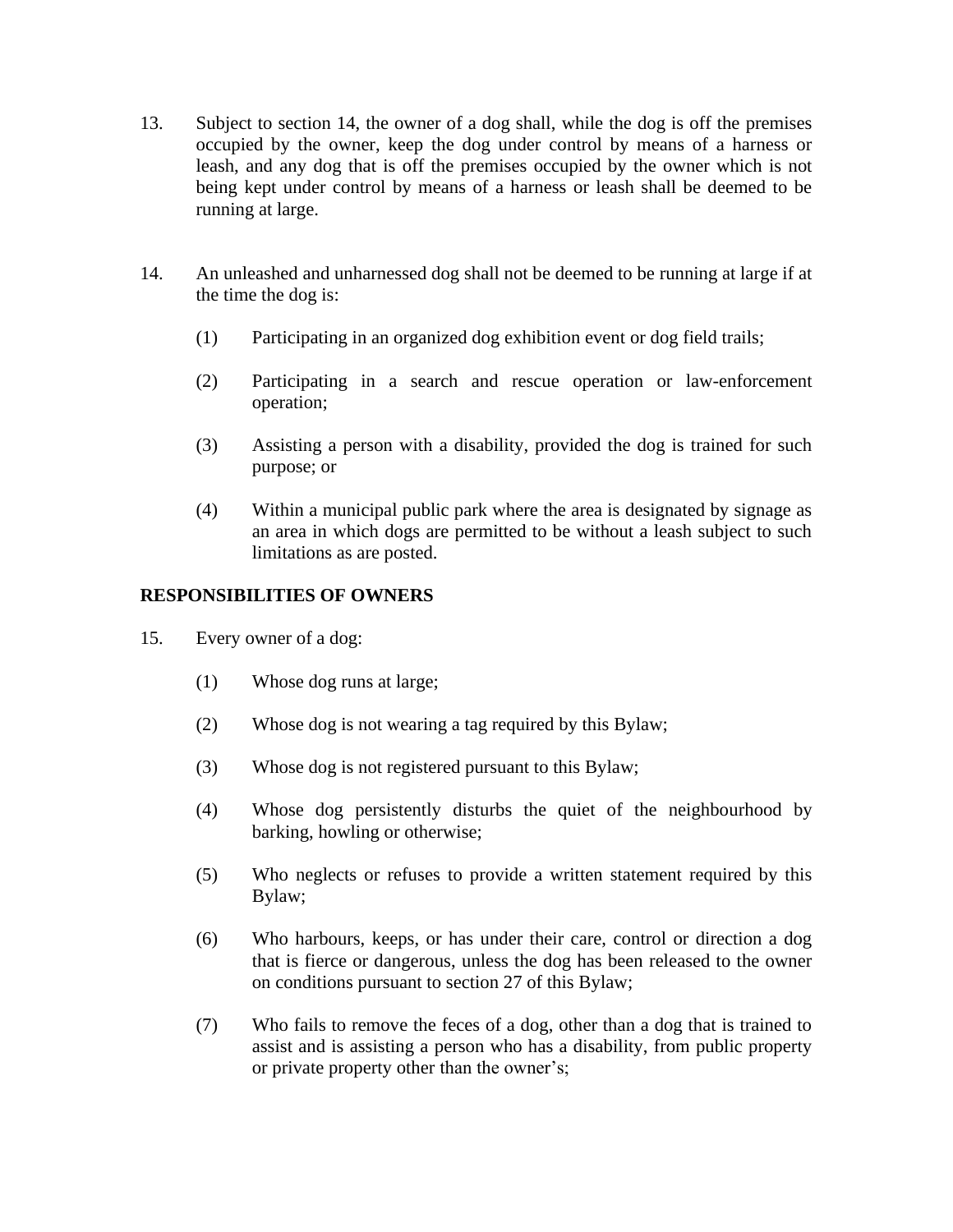is in contravention of this Bylaw.

#### **IMPOUNDING**

- 16. Dog Control Staff may, without notice to or complaint against the owner, capture and impound any dog that:
	- (1) Runs at large contrary to this Bylaw;
	- (2) Is not wearing a tag required by this Bylaw;
	- (3) Is not registered pursuant to this Bylaw;
	- (4) Is fierce or dangerous;
	- (5) Is rabid or appears to be rabid or exhibits symptoms of canine madness; or
	- (6) Persistently disturbs the quiet of the neighbourhood by barking, howling or otherwise.
- 17. Upon any dog being impounded, the Pound Keeper shall check for a tag and if a tag is found, the Pound Keeper shall make at least one attempt to contact the registered owner of the dog using the tag number on the records of Dog Control Staff. However, if a dog is missing, the onus is on the owner of the dog to ascertain whether the dog has been impounded, and neither the Pound Keeper nor the Town shall incur liability in the event of failure to contact the owner.

# **REDEMPTION OF IMPOUNDED DOGS**

- 18. A daily pound fee of \$35 plus an impounding fee as set out below shall be payable by any person seeking to redeem an impounded dog:
	- (1) Impounding fee for a first impoundment of a registered dog \$30;
	- (2) Impounding fee for the second impoundment of a registered dog \$70;
	- (3) Impounding fee for the third and subsequent impoundment of a registered dog - \$100;
	- (4) Impounding fee for an unregistered dog \$100.
- 19. Subject to sections 20 to 23 of this Bylaw, the owner of a dog which has been impounded, upon proof of ownership of the dog, may redeem the dog after payment to the Pound Keeper of the impounding fee and the daily pound fees, along with reimbursement for any extraordinary expenses incurred by the Dog Control Staff in relation to the dog.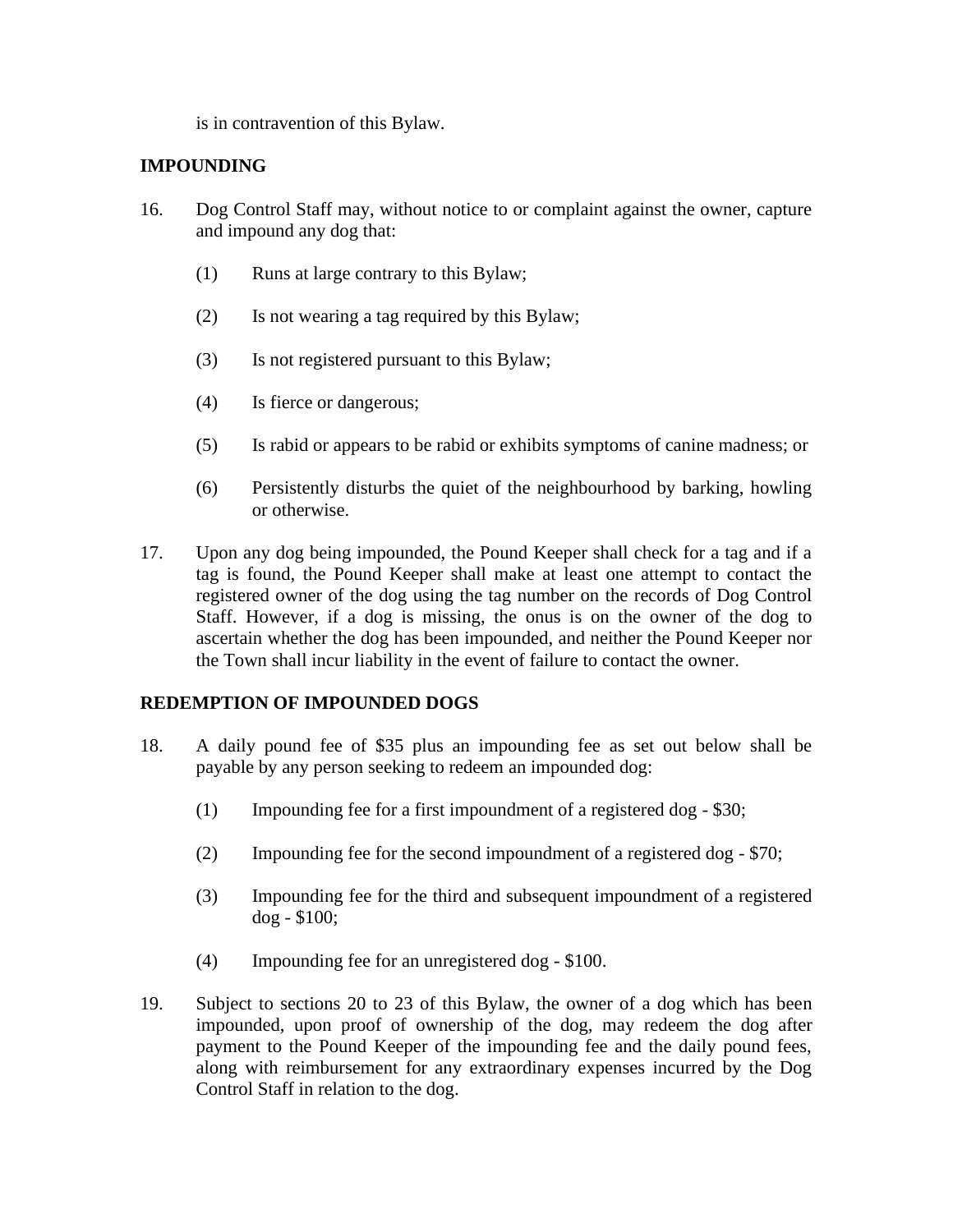- 20. In the case of a dog which has not been registered pursuant to this Bylaw, the owner shall also be required to register the dog and pay the registration fee before being allowed to redeem the dog.
- 21. Any dog which has not been redeemed by its owner at the expiry of a period of 72 hours after being impounded may be given away, sold or destroyed by the Pound Keeper without any further notice to the owner.
- 22. Whenever the 72 hours of impounding time expires on a weekend or holiday, the Pound Keeper shall hold such dog until the expiry of the first business day following the weekend or holiday to permit the owner to redeem the dog.

# **FIERCE OR DANGEROUS DOGS, RABID DOGS AND RUNNING AT LARGE REPEAT OFFENDERS**

- 23. Where a dog has been captured and impounded and Dog Control Staff believe any of the following apply, the dog shall be dealt with in accordance with sections 24 to 26:
	- (1) The dog was running at large and has been captured or impounded on two previous occasions while running at large;
	- (2) The dog is fierce or dangerous; or
	- (3) The dog is rabid or appears to be rabid.
- 24. (1) If the dog that has been captured has a current tag issued by Dog Control Staff or a tag by which Dog Control Staff could ascertain the owner's name and address, Dog Control Staff shall send a notice to the owner by registered mail including:
	- (a) a statement that the dog will be given away, sold or destroyed by the Pound Keeper, provided that the date the dog will be given away, sold or destroyed shall not be any less than 5 business days from the date of mailing of the notice; and
	- (b) notice that the owner may make written representations to the Town respecting the giving away, sale or destruction of the dog by delivering to the Town such written representations 2 days prior to the scheduled date that the dog will be given away, sold or destroyed.
	- (2) If the dog does not have a tag issued by Dog Control Staff or a tag by which Dog Control Staff could ascertain the owner's name and address, Dog Control Staff are not required to send a notice to the owner, but shall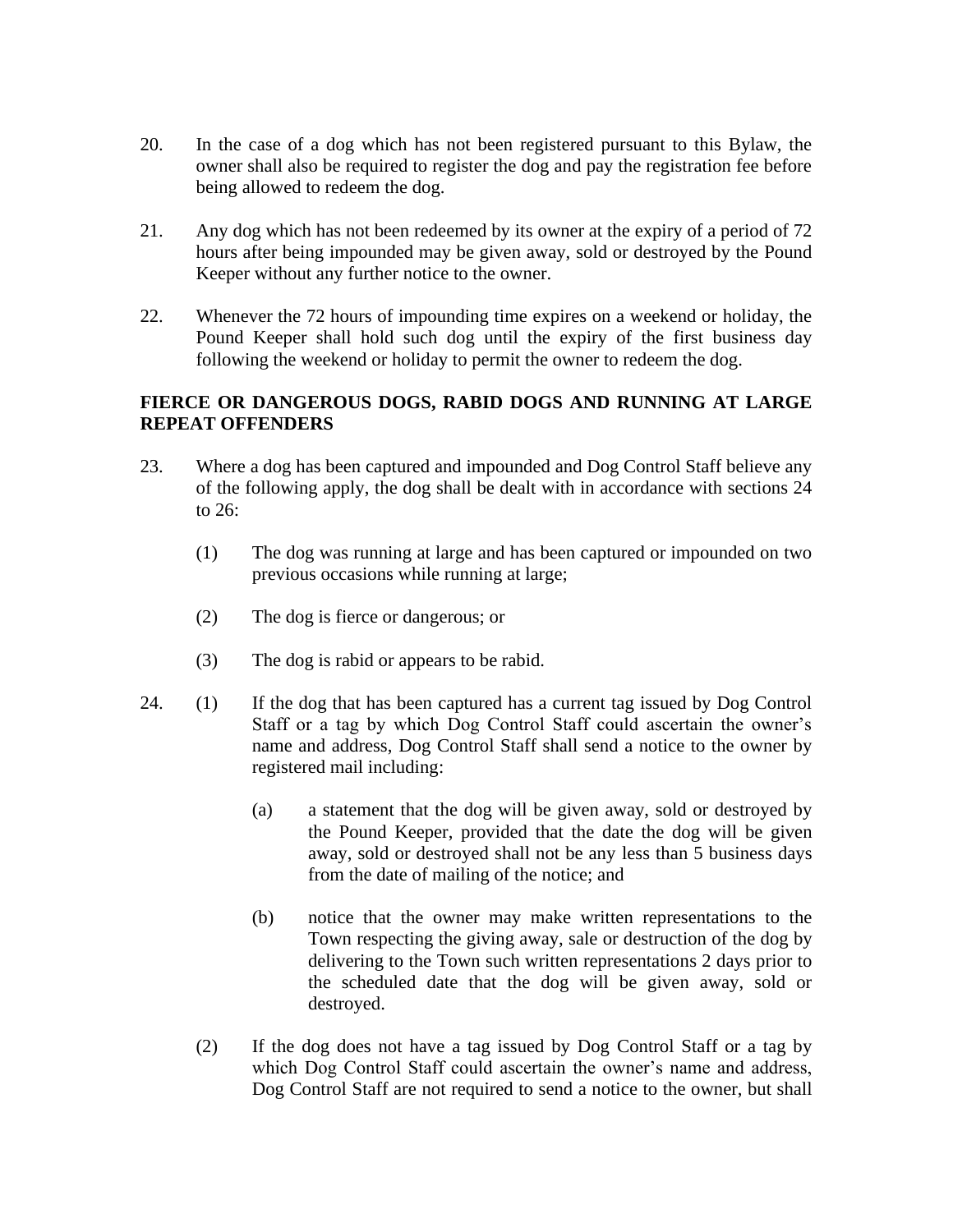not give away, sell or destroy the dog until at least 72 hours after it has been captured to permit the owner an opportunity to make written representations respecting the dog.

- 25. Where written representations have been provided by an owner to the Town pursuant to section 24, Dog Control Staff shall consider the representations and if Dog Control Staff concludes that the dog:
	- (1) Was running at large and two previous written warnings have been given to the owner that the dog has been running at large;
	- (2) Is fierce or dangerous; or
	- (3) Is rabid or appears to be rabid;

Dog Control Staff may give away, sell or destroy the dog, and shall notify the owner of the decision by registered mail. The notice must include written reasons for the decision to give away, sell or destroy the dog.

26. If, following consideration of the owner's written representations, Dog Control Staff decide not to destroy the dog, the dog shall remain impounded and dealt with in accordance with section 19 through section 22 of this Bylaw.

## **RELEASE OF DOG ON CONDITIONS**

- 27. Despite sections 23 to 26 of this Bylaw, Dog Control Staff may release a dog that is described in section 23 to the owner on such conditions as Dog Control Staff determine are appropriate and as are necessary to ensure that further violations of this Bylaw are unlikely to occur.
- 28. If a dog is released to its owner on conditions pursuant to section 27 and the owner fails to comply with one or more of the conditions:
	- (1) The failure to comply with the condition or conditions is a contravention of this Bylaw; and
	- (2) Dog Control Staff may capture and impound the dog that is the subject of the conditions and deal with it in accordance with sections 24 to 26 of this Bylaw.

#### **DESTROYING ON SIGHT**

29. Dog Control Staff may, without notice to or complaint against the owner, destroy on sight any dog that is fierce or dangerous, is running at large and eluding capture, or is rabid or appears to be rabid, if: